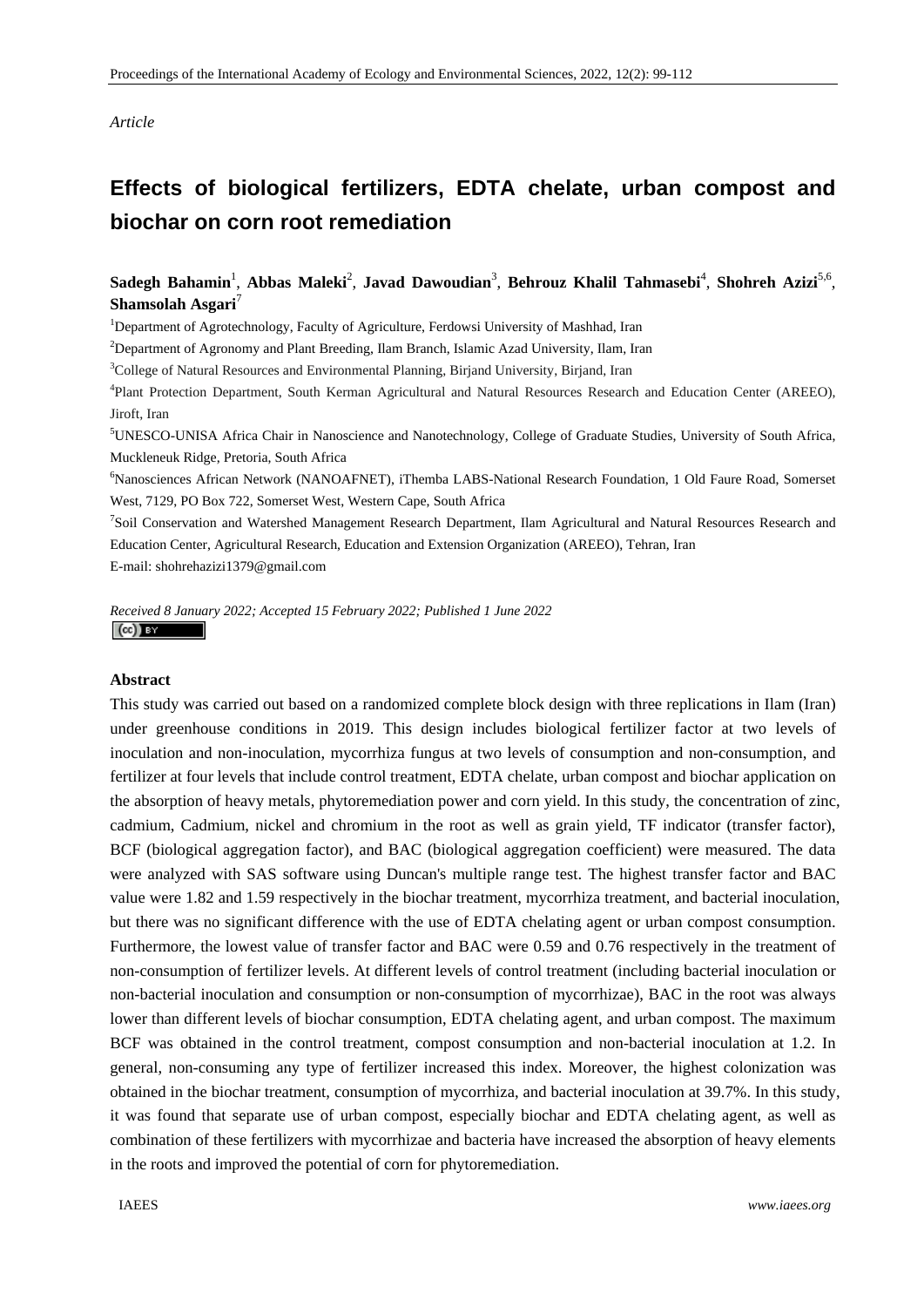**Keywords** mycorrhiza; urban compost; biochar; phytoremediation; biological accumulation factor.

**1 Introduction EditorinChief: WenJun Zhang Proceedings of the International Academy of Ecology and Environmental Sciences ISSN 22208860 URL: http://www.iaees.org/publications/journals/piaees/onlineversion.asp RSS: http://www.iaees.org/publications/journals/piaees/rss.xml Email: piaees@iaees.org Publisher: International Academy of Ecology and Environmental Sciences**

## **1 Introduction**

Phytoremediation is one of the most important biological methods that is applied to refine heavy metals in contaminated soils. This technology requires the use of metal-accumulating plants to remove, move, or stabilize metal contaminants in the soil. However, this technique is time-consuming and is considered as one of the main drawbacks (Wenzel et al., 1999). Accordingly, the efficiency of the phytoremediation technique is affected by the activity of rhizosphere microbes, metal species, and the concentration of metal elements in the soil (Khan, 2005). The heavy metals contaminated soils not only affect the health of communities but also high cost is required to remove and refine pollutants. In addition to the common strategies for dealing with heavy metal stress, biological methods should be considered to increase the ability of plants to absorb pollutants and reduce their harmful effects (Dawoudian et al., 2021). These methods include the application of plant growthpromoting bacteria, mycorrhizal fungi, and hyper accumulator plants. This solution is one of the most effective and safe methods compared to other cleaning technologies in terms of environmental compatibility, productivity and cost (Geoffrey and Gadd, 2004). Plant growth promoting rhizobacteria through various mechanisms such as improving plant growth and increasing the biodegradability of metals are able to increase plant efficiency of refining metal pollutants. For example, the use of Pseudomonas and *Asyntobacter rhizobacteria*, which have the ability to promote plant growth (Bahamin et al., 2013; Shamsibeiranvand et al., 2017), improved the plant's ability (Rezaei et al, 2015; Foladvand et al., 2017) to purify the non-biodegradable species of corn by increasing its growth and biomass (Lippmann et al., 1995; Bahamin et al., 2014; Zabet et al., 2015).

Microorganisms can adopt special mechanisms to tolerate the adsorption of metal ions (Fathi and Bahamin, 2018; Kardoni et al., 2019) and to reduce the intensity of heavy metals stress. These mechanisms include (1) pumping metal ions into the extracellular space; (2) accumulation of metal ions inside the cell; (3) conversion of toxic metals into forms with less toxicity, and (4) absorption or desorption of heavy metals (Wani et al., 2008; Maleki et al., 2020). Due to these properties, when plant growth-promoting rhizobacteria, inoculated with seeds or applied to the soil, significantly reduce metal toxicity while improving the overall growth and yield of crops such as chickpeas (*Cicer arietinum*), mung bean (*Vigna radiata* and *Pisum sativum* (Zaidi and Khan, 2006; Khoshkhabar et al., 2015). Additionally, rhizobacteria can improve soil fertility and increase crop yields (Fathi et al., 2017) by providing the essential nutrients. Mycorrhizal fungi, after establishing a symbiotic relationship, change the root secretions of the host plant quantitatively and qualitatively, so they can play a considerable role to clean up the environment. Furthermore, mycorrhizal fungi can improve plant nutrition, plant water relationships, and increase plant tolerance to pollutants. (Belimov et al., 2005; Bahamin et al., 2019).

Roots are the first plant organs to expose to heavy metals in contaminated soil, and metal ions are transferred to various organs of plant after adsorption by roots. Plants in heavy metals contaminated soils can be damaged by inactivating photosynthesis, protein and DNA synthesis, stomatal activity, and the production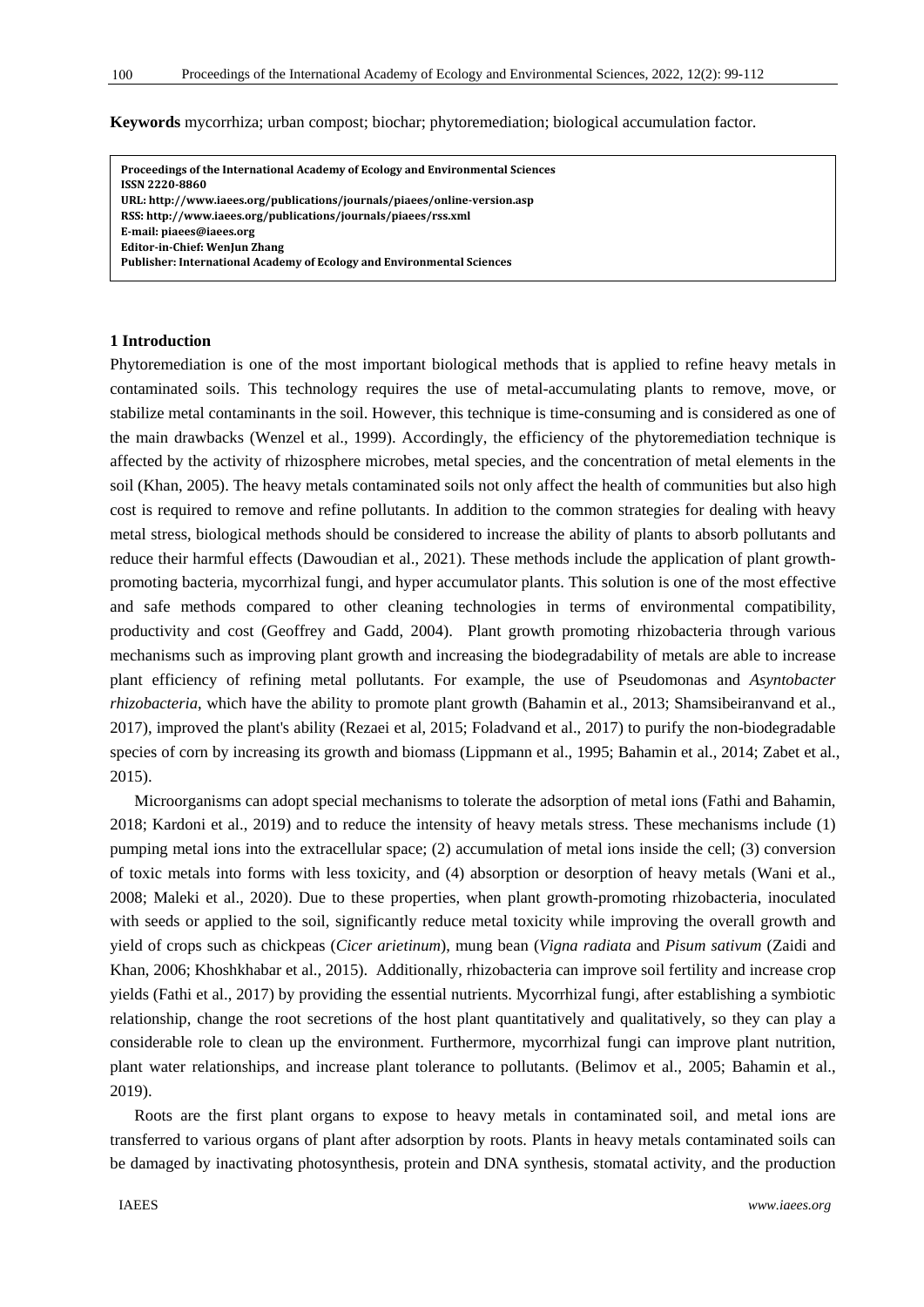of free radicals. However, plants can maintain their survival in metal-contaminated soils by absorbing and accumulating heavy metals or by synthesizing metal-binding complexes and chelates (Grill et al., 1985). Reactions between plants and beneficial microspheres of rhizosphere can increase biomass production and plant tolerance to heavy metals, so it can be an important component of refining plant technology (Bernard and Glick, 2003). Rhizobacteria stimulate plant growth through various mechanisms can improve soil contaminated with metal, thus increasing the efficiency of the crop process. These mechanisms are atmospheric nitrogen stabilization, phosphate dissolution, secretion of iron-containing chelating agents, and production of growth-promoting hormones such as auxin and gibberellin, and inhibition of overgrowth of mitochondrial growth by increasing ethylene.

The aim of this study was to investigate the effect of inoculation of plant growth-promoting bacteria and arbuscular mycorrhiza on the growth and absorption of heavy metals by corn plants in soils treated with different levels of heavy metals.

# **2 Study Area and Methodology**

#### **2.1 Study site**

In this research, a factorial pot experiment with three factors was performed in a completely randomized design with three replications. This study was carried out based on a randomized complete block design with three replications that was conducted in Ilam city (Ilam province, Iran) in 2019.

## **2.2 Data collection**

This design includes biological fertilizer factor at two levels of inoculation and non-inoculation; mycorrhiza fungi at two levels of consumption and non-consumption and fertilizer at four levels of control, EDTA chelate (ethylene diamine tetraacetic acid), urban compost and biochar on the absorption of heavy elements, phytoremediation power and corn. Consumption of EDTA chelate (ethylene diamine tetraacetic acid), municipal compost and biochar was 1% of soil weight in pots (Jafari et al., 2017).

| <b>Table 1</b> Physical and chemical decomposition results of some soil properties used. |                   |                      |       |                |               |                     |
|------------------------------------------------------------------------------------------|-------------------|----------------------|-------|----------------|---------------|---------------------|
| Soil texture                                                                             | рH                | EС                   | CaCo3 | Organic matter |               | DTPA-Zn             |
|                                                                                          |                   | $(d\text{s.m}^{-1})$ | (% )  | $\frac{9}{6}$  | mg kg         | mg kg <sup>-1</sup> |
| Clav loam                                                                                | $\bigcap$<br>$-1$ | l.03                 | 26.7  | 1.01           | $\mathcal{L}$ | 0.45                |

| <b>Table 2</b> Some chemical decomposition results of biochar and urban waste compost |    |                        |      |               |                          |                        |         |          |
|---------------------------------------------------------------------------------------|----|------------------------|------|---------------|--------------------------|------------------------|---------|----------|
|                                                                                       | pΗ | EC(ds.m <sup>1</sup> ) |      | N             | Moisture                 | Ph                     |         |          |
|                                                                                       |    |                        | (96) | $\frac{1}{2}$ | $\frac{9}{0}$            | $(mg \text{ kg}^{-1})$ | (mg kg- | (mg kg ' |
| <b>Biochar</b>                                                                        |    |                        | 1.8  | 0.78          | $\overline{\phantom{0}}$ |                        |         |          |
| Urban compost                                                                         |    |                        | 16.7 | .09           |                          |                        | 180     | <u>.</u> |

After analyzing and measuring the concentration of some nutrients in several soil samples, suitable soil in terms of nutrient proportions was selected for corn cultivation and experimentation. Then, sufficient amounts of soil were prepared. The used soil (Table 1) was a non-gypsum and non-saline arable soil with loamy clay texture that its classification was Typic Haploceratid.

The microbial strains used in this study were *P. fluorescens* and *Glomus mosseae* microbial fungi, which were provided from the Microbial Bank of the Soil Biology Department of the Soil Research Institute of Iran. To carry out microbial treatments, 100 g of fungal inoculation with a potential of about 250 prologues per cm<sup>3</sup> was added as a layer approximately 2 cm thick in pots for fungal treatment before planting and under seeds.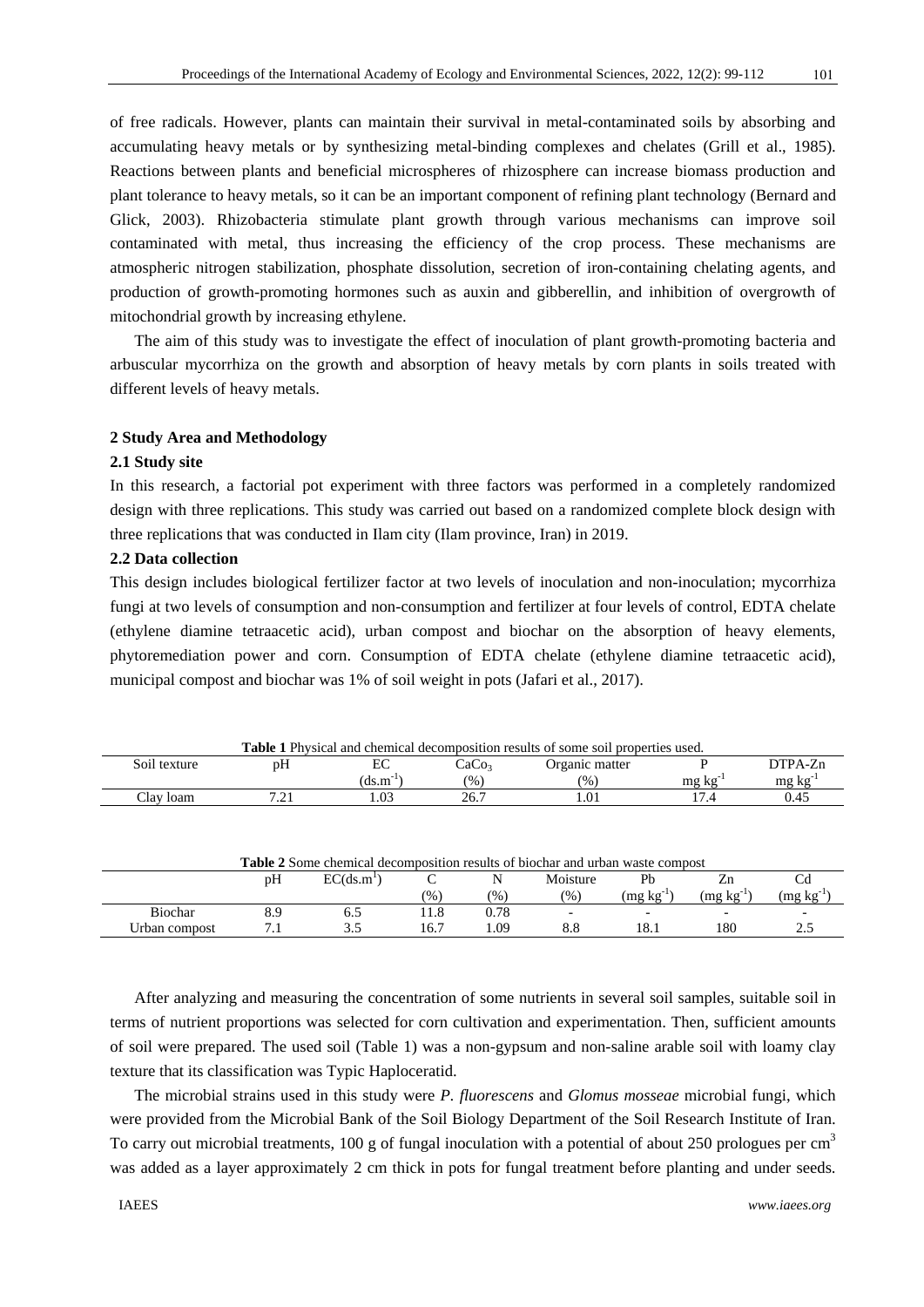For bacterial treatment, 50 ml of liquid culture medium containing Pseudomonas bacteria, which grew at a temperature of  $28.5^{\circ}$ C in incubators in the Nutrient Brass culture medium was given to each of the pots and the population were about  $10^8$  bacteria per ml (He et al., 2009).

For each pot, Chelate EDTA was applied at a rate of 10 mg kg<sup>-1</sup> and compost at 30 tons per hectare. Before distributing the soil in pots, first 100 mg  $kg^{-1}$  of heavy metal (zinc (ZnSO<sub>4</sub>), cadmium, nickel, Pb and chromium) were calculated for each treatment to contaminate the soil (Table 2). Then, certain values from the prepared mother solution were taken for each level and added to a small part of the desired soil and mixed with all the soil of the desired treatment to create a uniform distribution of zinc on the soil. In the next step, the soils were soaked in plastic pots for about 5 months in consecutive dry-wet periods at room temperature. During each dry-wet period, the soil in the pots was saturated and then the dry air was applied so that the soil moisture reached a relatively constant level. Drainage pots were used to prevent leaching. Each dry-wet period lasted 40 days, and after each period the soil in the pots was thoroughly mixed to create uniformity in concentration. At the end of each period, the total amount of zinc and solution was measured. After the reactions, the contaminated soils were disinfected twice (within a week) with an autoclave at a temperature of  $121^{\circ}$ C and pressure of 1.5 atmospheres for 2 hours in canned bags. After performing the treatments, eight seedlings of single Cross 703 were sown, therefore five plants were kept in each pot. During the growing season, the pots were irrigated to the capacity of the crop by weight method.

Three months after planting, the plants were removed from the crown, washed, and dried at  $70^{\circ}$ C for 48 hours. After determining the dry weight of the plants, the concentration of heavy elements in the aerial parts were measured by the digestion method (use of sulfosalicylic acid) using the atomic absorption device of Perkin Almer model AA200 (Khattak and Jabeen, 2012). DTPA (Tetriplex) solution was used to extract heavy metals (Boguta and Sokolowska, 2012). Finally, the concentrations of cadmium, Pb, zinc, chromium and nickel metals were measured.

To assess plant potential for phytoremediation, after determining the amount of heavy metals, TF indicators (transfer factor; ratio of metal concentration in aerial parts of the plant to the concentration of metal in the roots), BCF (biological accumulation factor; ratio of metal concentration in plant roots to metal concentration in soil), and BAC (biological accumulation coefficient; ratio of metal concentration in plant shoots to metal concentration in soil) were measured. Based on these indicators, ability of the plant should be evaluated for soil contamination.

In this regard, if the TF is greater than 1, the plant is suitable to extract contaminants. Also plants with the TF and BAC index values greater than 1 are appropriate phyto stabilization. Additionally, plants with the TF value less than one and the BCF value more than 1 are appropriate for the phyto stabilization (Yoon et al., 2006). In order to determine the percentage of mycorrhizal symbiosis, the roots were stained with trypan blue (Norris et al, 1992) and the percentage of root length coexistence was determined by McGonigle et al (1990) method.

#### **2.3 Analysis data**

The data obtained were analyzed with SAS software using LSD (least significant difference) test.

# **3 Results and Discussion**

#### **3.1 Zinc concentration in the root**

The results represented that the main effect of fertilizer, mycorrhiza, and bacteria on zinc concentration in the root were significant (Table 3). Moreover, the highest zinc content was obtained in the treatment of urban compost consumption (448.8) but there was no significant difference with the use of EDTA chelator. In the case of mycorrhiza application or bacterial inoculation, the Zn concentration in the root was higher than non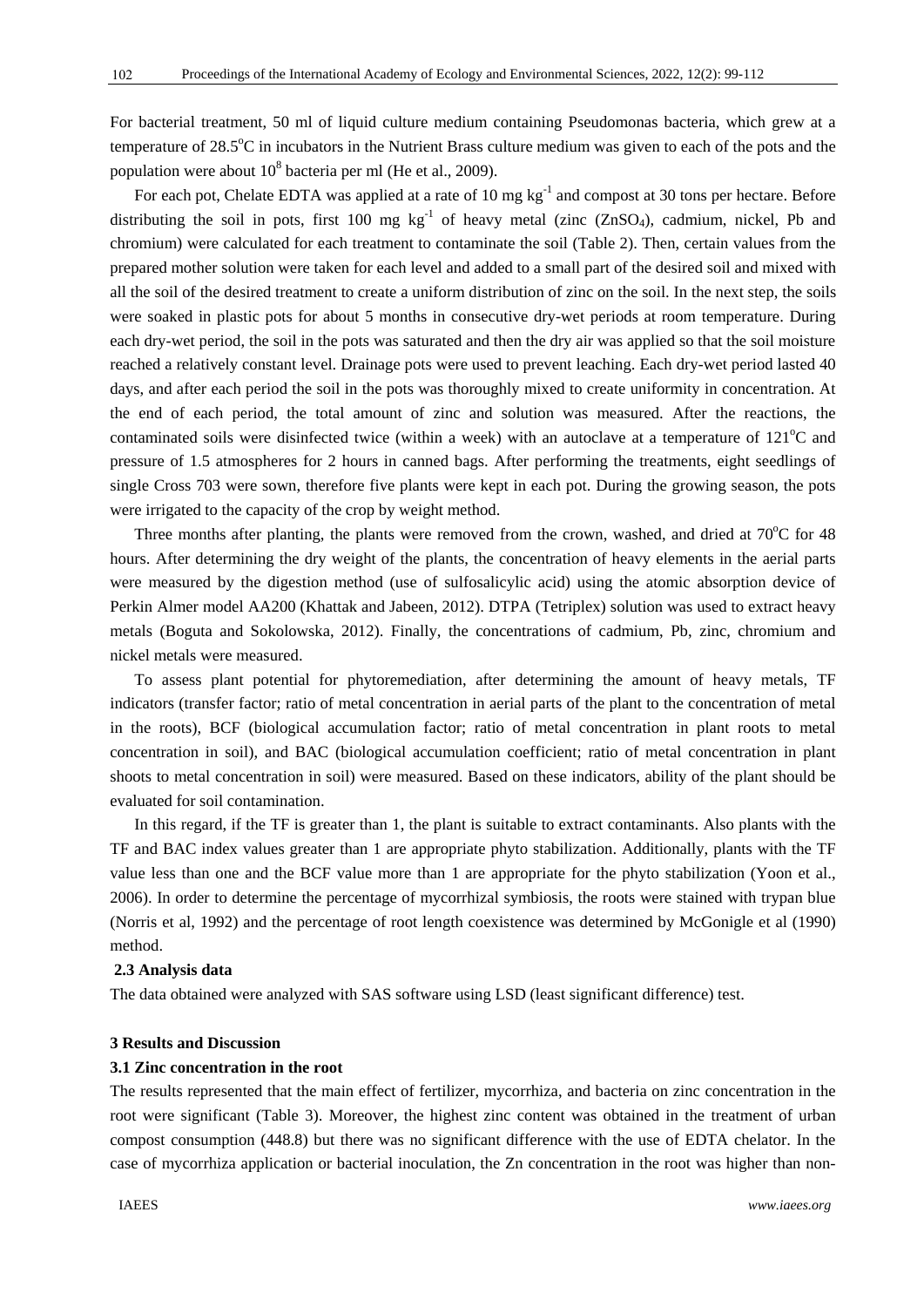mycorrhiza or non-bacterial inoculation (Table 4). Zinc is one of the essential micronutrients and when its concentration in the leaf is more than 400 mg/kg of dry weight, toxicity symptoms appear as necrotic spots on the leaf and high concentrations of zinc causes plant death. The roots of plants are associated with a large number of different living things. The reaction of the two with each other and with soil conditions determines the growth and reproduction of plants (Varvara et al, 2000).

#### **3.2 Cadmium concentration in the root**

The results illustrated that the main effect of fertilizer, mycorrhiza, and bacteria on cadmium concentration in the root were significant (Table 3). Furthermore, the highest root cadmium was recorded in the biochar treatment at 329.8, but there was no significant difference with EDTA or urban compost. In the case of mycorrhiza application or bacterial inoculation, the concentration of cadmium in the root was higher than in non- mycorrhiza or non-bacterial inoculation (Table 4).

#### **3.3 Nickel concentration in the root**

The results showed that the main effect of fertilizer, mycorrhiza, bacteria, and the triple interaction of fertilizer, bacteria and mycorrhiza on nickel concentration in the root were significant (Table 3). The highest nickel concentration in the root was recorded in the biochar treatment, mycorrhiza and bacterial inoculation at 22.4 mg  $kg^{-1}$  (a), but there was no significant difference with the use of EDTA chelating agent. The lowest value was 4.7 mg kg<sup>-1</sup> (h) in the non-consumption of any type of fertilizer. At different levels of control treatment (including bacterial inoculation or non-inoculation, use or not of mycorrhiza), nickel concentration in the root was always lower than different levels of biochar, EDTA chelator and urban compost (Fig. 1).

| <b>Table 3</b> ANOVA results of heavy metal concentration, yield and transfer factor in shoot organs. |                       |                       |                       |                       |  |  |
|-------------------------------------------------------------------------------------------------------|-----------------------|-----------------------|-----------------------|-----------------------|--|--|
|                                                                                                       | Zinc                  | Cadmium               | Nickel                | Ph                    |  |  |
|                                                                                                       | concentration in root | concentration in root | concentration in root | concentration in root |  |  |
| Replication                                                                                           | 7127.7*               | 573.4ns               | 0.92ns                | 263.7ns               |  |  |
| Fertilizer                                                                                            | 35587**               | $23420**$             | $37.42**$             | $915.2**$             |  |  |
| Error a                                                                                               | 748.1                 | 398.7                 | 0.41                  | 68.8                  |  |  |
| mychorrhiza                                                                                           | $16752**$             | 19409**               | $91.6**$              | $2441**$              |  |  |
| Mych.fert                                                                                             | 2171.0ns              | 1001ns                | $0.43$ ns             | 52.5 <sub>ns</sub>    |  |  |
| Error b                                                                                               | 739.0                 | 442.0                 | 1.59                  | 27.4                  |  |  |
| Bacteria                                                                                              | 72824**               | $40111**$             | $181**$               | $3134**$              |  |  |
| Bac.fert                                                                                              | 1543ns                | 711.1ns               | $1.28$ ns             | 110.8ns               |  |  |
| Bac.mych                                                                                              | 4940ns                | 1422.6ns              | 0.09 <sub>ns</sub>    | $505.7*$              |  |  |
| Bac.mych.fert                                                                                         | 1160 <sub>ns</sub>    | 200.3 <sub>ns</sub>   | $7.48**$              | $205.1$ ns            |  |  |
| Residual                                                                                              | 1527.9                | 989.9                 | 0.59                  | 92.7                  |  |  |
| CV                                                                                                    | 9.9                   | 11.2                  | 5.2                   | 12.1                  |  |  |

\*: Significant at 5%; \*\*: Significant at  $1\%$ ;  $^{ns}$ : Non-significant

**Table 3 (continued)** ANOVA results of heavy metal concentration, yield and transfer factor in shoot organs.

|               | Chromium           | Transfer   | <b>Biological</b>   | <b>Biological</b>   | Colonization      |
|---------------|--------------------|------------|---------------------|---------------------|-------------------|
|               | concentration in   | factor     | aggregation         | accumulation factor |                   |
|               | root               |            | coefficient         |                     |                   |
| Replication   | 1464ns             | $0.031$ ns | 0.010ns             | 0.018ns             | $46.1*$           |
| Fertilizer    | 899ns              | $1.158**$  | $0.209*$            | $0.13*$             | $245.6**$         |
| Error a       | 313.4              | 0.014      | 0.022               | 0.014               | 8.1               |
| mychorrhiza   | 1304*              | $0.856**$  | $0.706**$           | $0.038$ ns          | $316.0**$         |
| Mych.fert     | 16.3 <sub>ns</sub> | $0.039$ ns | 0.009 <sub>ns</sub> | $0.008$ ns          | $5.5$ ns          |
| Error b       | 230.7              | 0.014      | 0.007               | 0.007               | 14.5              |
| Bacteria      | 1171ns             | $2.871**$  | $1.278**$           | $0.153**$           | 457**             |
| Bac.fert      | 1.9 <sub>ns</sub>  | $0.082**$  | 0.016ns             | 0.012ns             | $36.4**$          |
| Bac.mych      | 9.3 <sub>ns</sub>  | $0.068*$   | 0.015ns             | $0.106**$           | 0.1 <sub>ns</sub> |
| Bac.mych.fert | 41.9 <sub>ns</sub> | $0.087**$  | $0.032*$            | $0.028*$            | $24.4**$          |
| Residual      | 272                | 0.013      | 0.009               | 0.008               | 4.5               |
| <b>CV</b>     | 12.8               | 8.9        | 8.5                 | 9.2                 | 6.8               |

\*: Significant at 5%; \*\*: Significant at  $1\%$ ;  $\mathrm{^{ns}}$ : Non-significant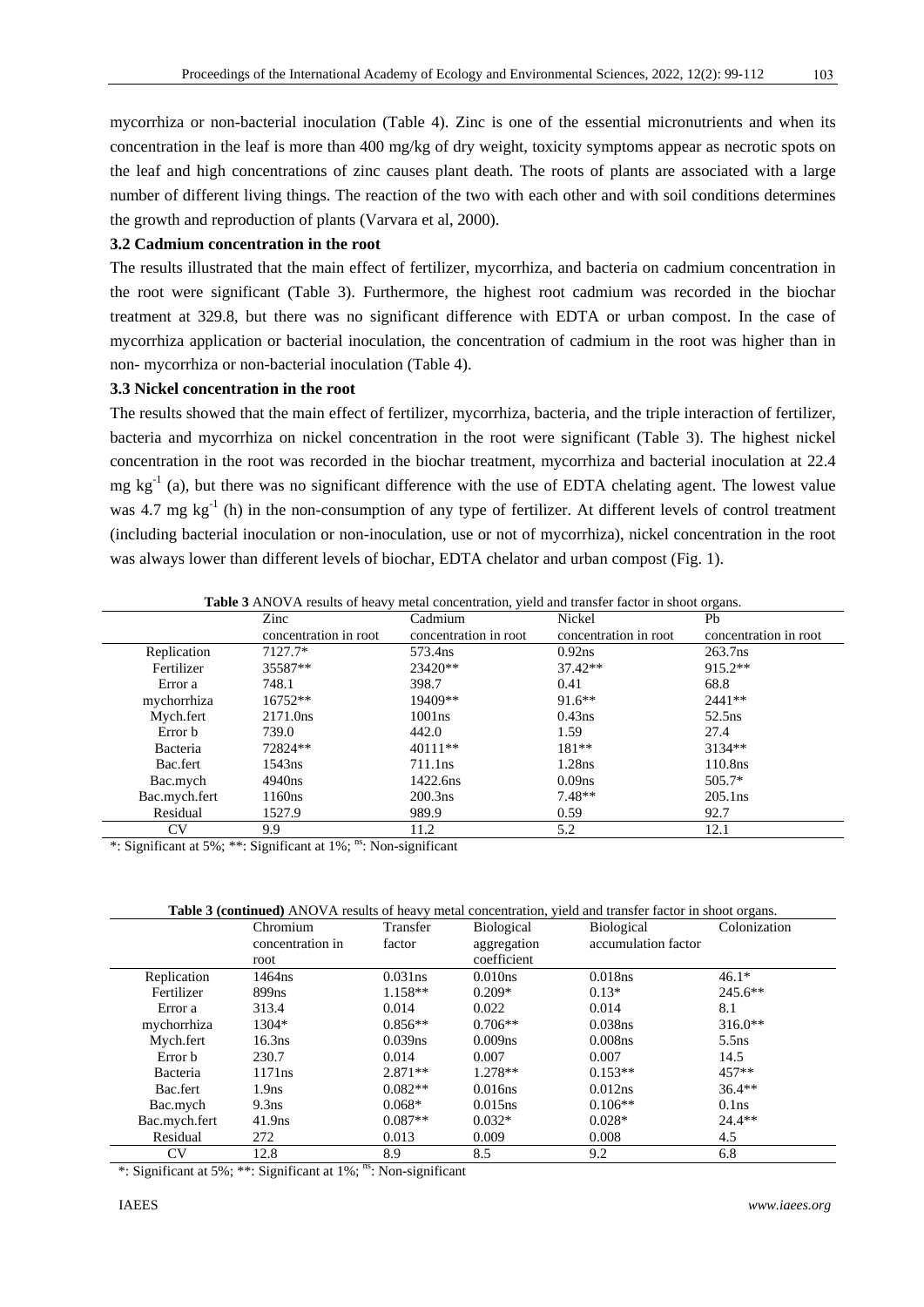| <b>Table 4</b> Mean comparison of main effect of mychorrhiza, bacterium and fertilizer on Pb, Zn, Cd and Cr. |                                                  |                       |                       |                     |  |  |
|--------------------------------------------------------------------------------------------------------------|--------------------------------------------------|-----------------------|-----------------------|---------------------|--|--|
|                                                                                                              | Ph                                               | Zinc                  | Cadmium               | Chromium            |  |  |
|                                                                                                              | concentration in root                            | concentration in root | concentration in root | concentration in    |  |  |
|                                                                                                              | $\left(\frac{\text{mg}}{\text{kg}t}\right)^{-1}$ | $(mg kg^{-1})$        | $(mg kg-1)$           | root $(mg kg^{-1})$ |  |  |
| Fertilizer                                                                                                   |                                                  |                       |                       |                     |  |  |
| Biochar                                                                                                      | 77.5 b                                           | 388.5 b               | 329.8 a               | 132.1               |  |  |
| Control                                                                                                      | 66.6 c                                           | 320.1 c               | 222.5c                | 115.6               |  |  |
| EDTA chelating agent                                                                                         | 81.3 ab                                          | 414.2 ab              | 278.1 <sub>b</sub>    | 132.3               |  |  |
| Urban compost                                                                                                | 87.4 a                                           | 448.8 a               | 288.1 ab              | 134.1               |  |  |
| Mychorrhiza                                                                                                  |                                                  |                       |                       |                     |  |  |
| Non-application                                                                                              | 71.1 <sub>b</sub>                                | 374.2 b               | 259.5 <sub>b</sub>    | 123.3 <sub>b</sub>  |  |  |
| Application                                                                                                  | 85.3 a                                           | 411.6a                | 299.7a                | 133.7 a             |  |  |
| Bacterium                                                                                                    |                                                  |                       |                       |                     |  |  |
| Non inoculation                                                                                              | 70.1 <sub>b</sub>                                | 354.0 <sub>b</sub>    | 250.7 <sub>b</sub>    | 123.6               |  |  |
| Inoculation                                                                                                  | 86.3 a                                           | 431.9a                | 308.5a                | 133.5               |  |  |

Means with similar letters in each column, show non- significant difference according to LSD tests at 5% level.



**Fig. 1** Triple interaction effect on nickel concentration in plant root. Means with similar letters in each column, show nonsignificant difference according to LSD tests at 5% level.

#### **3.4 Cadmium concentration in the root**

The results demonstrated that the main effect of fertilizer, mycorrhiza, bacteria, and the interaction of bacteria and mycorrhiza on the lead concentration in the root were significant (Table 3). The highest concentrations of lead in the root were obtained at 96.4 mg  $kg^{-1}$  (a) in the treatment of mycorrhiza consumption and bacterial inoculation. The lowest value was  $43.7 \text{ mg kg}^{-1}$  (c) in the non-consumption of each type of fertilizer (Fig. 2).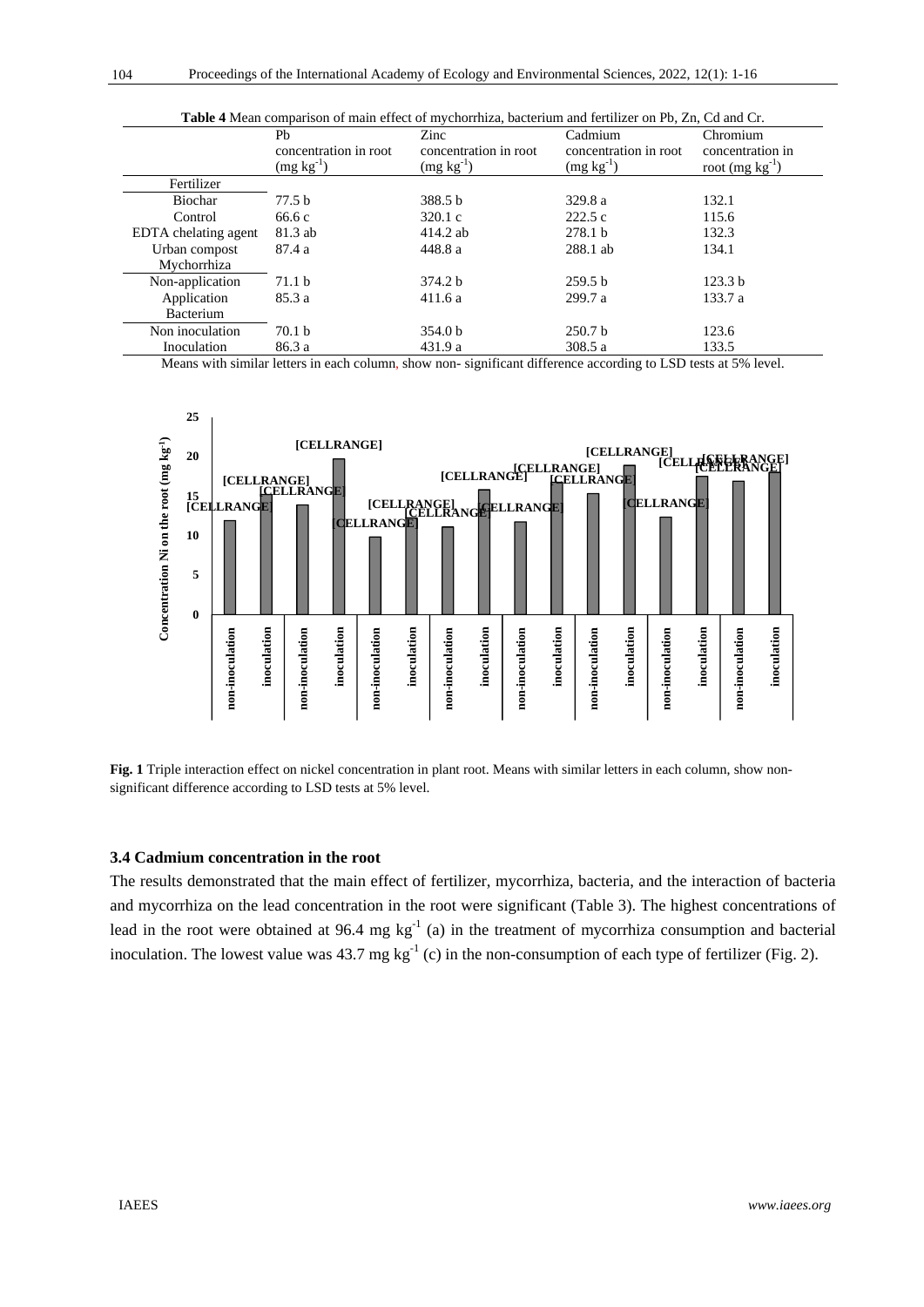

**Fig. 2** Double interaction effect of mychorrhiza and rhizobium inoculation on root Cadmium concentration. Means with similar letters in each column, show non- significant difference according to LSD tests at 5% level.

#### **3.5 Chromium concentration in the root**

The results showed that the main effect of mycorrhiza on chromium concentration in the root was significant (Table 3). In the case of consumption of mycorrhiza or bacterial inoculation, chromium concentration in the root was higher than non- consumption of mycorrhiza or non- bacterial inoculation (Table 4).

## **3.6 Transfer factor (TF)**

The results represented that the main effect of fertilizer, mycorrhiza, bacteria, and the triple interaction of fertilizer, bacteria and mycorrhiza on the transfer factor were significant (Table 3). The maximum transfer factor was found in the biochar treatment, mycorrhiza consumption and bacterial inoculation at 1.82 (a), but there was no significant difference with EDTA or consumer compost. The lowest value was 0.59 (i) in the treatment of non-use of any type of fertilizer. At different levels of control treatment (including bacterial inoculation or non-inoculation, or use or not of mycorrhiza), the transmission factor was always lower than different levels of biochar, EDTA chelator and municipal compost (Fig. 3).



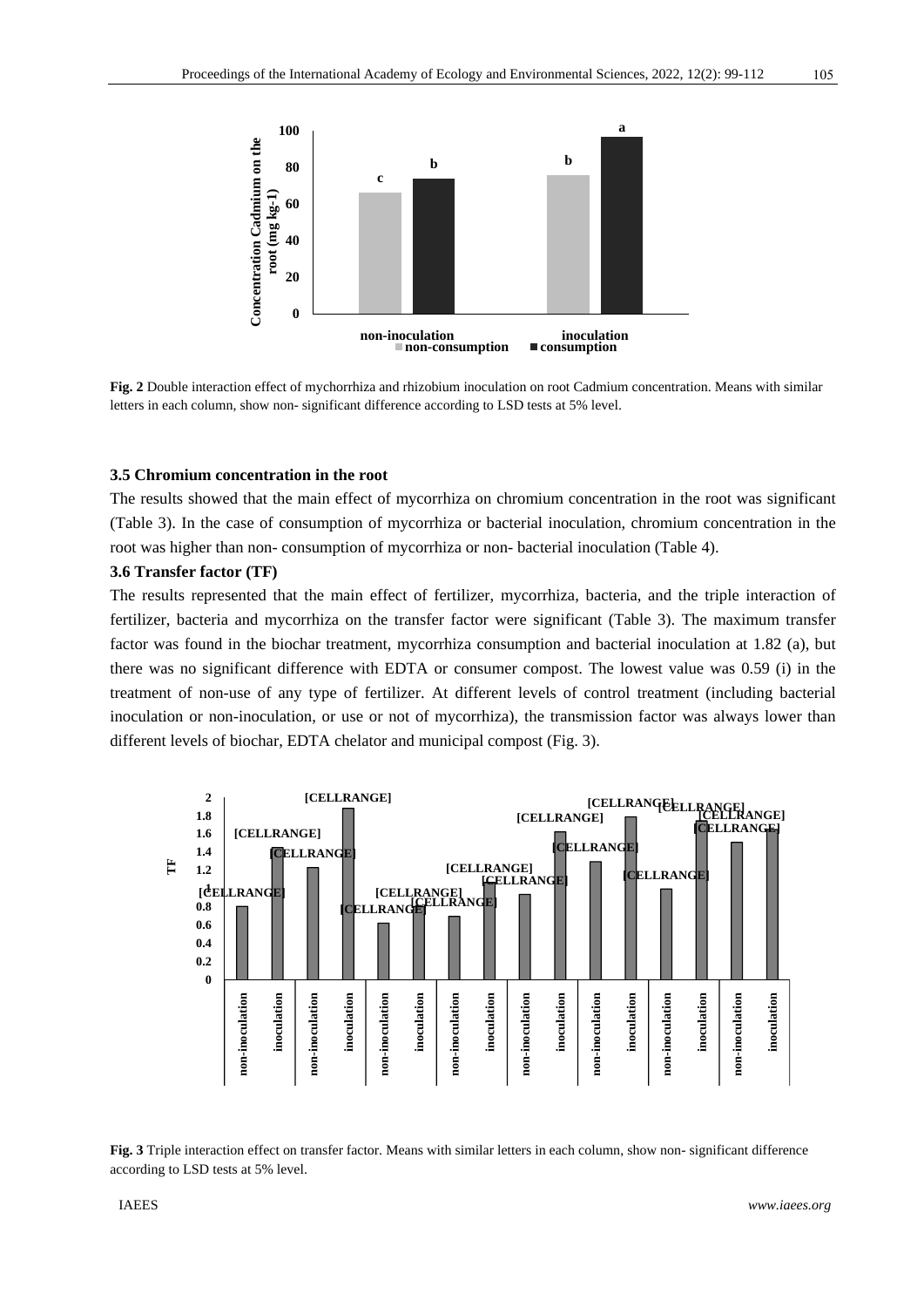## **3.7 Biological aggregation coefficient (BAC)**

The results demonstrated that the main effect of fertilizer, mycorrhiza bacteria, and the interaction of triple fertilizer, bacterium and mycorrhiza on BAC were significant (Table 3). The highest BAC was obtained in the biochar treatment, consumption of mycorrhiza, and bacterial inoculation at 1.59 (a), but there was no significant difference with EDTA or compost. The lowest value was recorded in the treatment of nonconsumption of any type of fertilizer at 0.76 (g). At different levels of control treatment (including bacterial inoculation or non-inoculation, or consumption or non-consumption of mycorrhizae), BAC in root was always lower than at different levels of biochar consumption, EDTA chelating agent and urban compost (Fig. 4).



**Fig. 4** Triple interaction effect on BAC. Means with similar letters in each column, show non- significant difference according to LSD tests at 5% level.

#### **3.8 Biological accumulation factor (BCF)**

The results illustrated that the main effect of fertilizer, bacteria and the triple interaction of fertilizer, bacteria and mycorrhiza on BCF were significant (Table 3). The maximum BCF was obtained in the control treatment, compost consumption, and non-bacterial inoculation at 1.2 (a). In general, non-use of any type of fertilizer increased this index (Fig. 5).

#### **3.9 Colonization**

The results demonstrated that the main effect of fertilizer, mycorrhiza, bacteria, the interaction of fertilizer and bacteria, and the effect of triple interaction on colonization were significant (Table 3). The highest colonization was found in the biochar treatment, consumption of mycorrhiza, and bacterial inoculation at 39.7 (a), but there was no significant difference with the use of EDTA or compost. The lowest value was 21.2 (f) in the treatment of non-use of any fertilizer. At different levels of control treatment (including bacterial inoculation or noninoculation, or mycorrhiza use or non-use), root colonization was always lower than different levels of biochar, EDTA chelator and municipal compost (Fig. 6).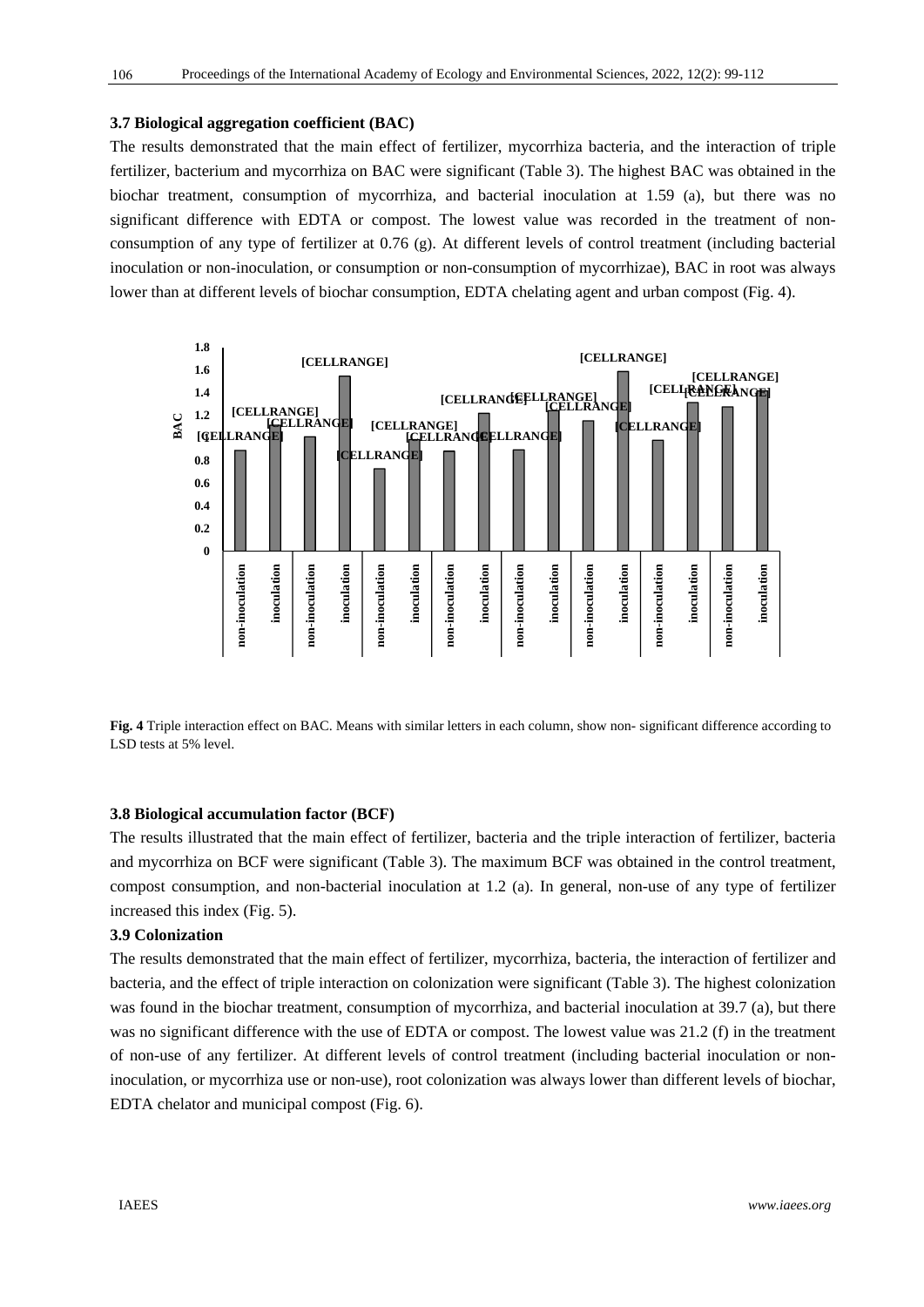

**Fig. 5** Triple interaction effect on BCF. Means with similar letters in each column, show non- significant difference according to LSD tests at 5% level.



**Fig. 6** Triple interaction effect on colonization percentage. Means with similar letters in each column, show non- significant difference according to LSD tests at 5% level.

## **4 Conclusions**

Based on the results of the transfer factor (TF) and the biological aggregation coefficient (BAC), the use of compost, chelating agent or biochar can increase this index individually or in combination with bacteria and mycorrhiza. In this study, using the mentioned treatments, the transfer factor and biological accumulation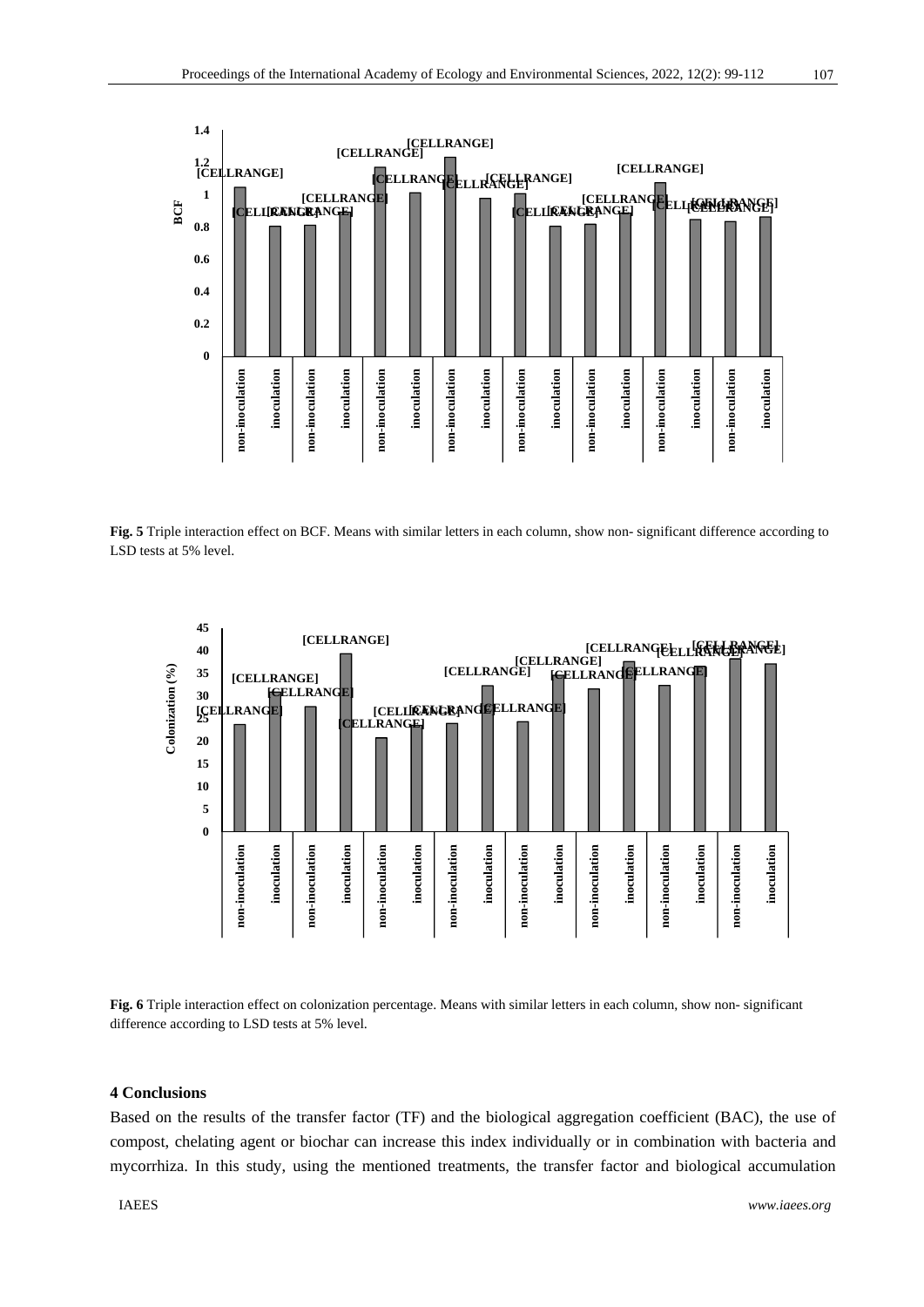coefficient were higher than 1, which indicates the power of phytoremediation and transfer of heavy elements in these treatments. Additionally, in this research colonization was enhanced with the use of mycorrhizae and bacteria, as well as used fertilizers.

Plant growth-promoting rhizobacteria are able to reduce the effects of stress imposed by high levels of endogenous ethylene on the plant by stimulating the synthesis of enzyme 1-aminocyclopropane 2-carboxylase deaminase (ACC). These beneficial microbes, due to their multiple properties such as resistance to metals and their ability to convert into less toxic forms, as well as the ability to promote plant growth through various mechanisms, are one of the most suitable options to use in researches related to bioremediation of contaminated soils. Due to the high nutrient content of roots, rhizosphere soil absorbs more bacterial species than non-rhizosphere soil (Penrose and Glick, 2001). These bacteria, including growth-promoting rhizobacteria, facilitate plant growth and, on the other hand, have been shown to be more effective in minimizing bioavailability and biological toxicity of heavy metals (Wani et al., 2008). Although plant growth-promoting rhizobacteria has been used primarily to facilitate plant growth in agricultural operations, significant emphasis is still being placed in order to exploit their bioremediation potential (Khan, 2004).

Due to the loss of beneficial microorganisms in metal-contaminated soils, these soils often have little fertility or even in some cases lack the essential nutrients for the proper growth of plants. However, these soils can be enriched in terms of nutrients through the use of microbial-induced inoculation, especially plant growth-promoting rhizobacteria. On the other hand, these rhizobacteria not only provide essential nutrients for plants in contaminated soils, but also play an important role in detoxifying metal ions, enabling plants to refine heavy metals (Mayak et al., 2004). For example, when rhizobacteria were used to stimulate the growth of *Kluyvera ascorbata* SUD165 in soils treated with heavy metals such as nickel, zinc, Cadmium and chromium, not only it improved the growth of rapeseed (*Brassica napus*) but also protected the plant against nickel toxicity (Burd et al., 1998). Similarly, the use of nickel-resistant *Kluyvera ascorbata* in soil treated with nickel, Pb and zinc protected *Lycopersicon esculentum* L., indian mustard (*Brassica junceae*) and rapeseed against the toxicity of these metals (Burdica et al., 1998).

Mycorrhizal fungus are involved in the process of immobilizing (organizing) heavy metals in contaminated soils by secreting certain enzymes and reducing their accumulation in plants (Joner and Leyval, 2001). Audet and Charest (2006) showed that by increasing zinc levels the concentration and uptake of this element in the shoots of mycorrhizal plants was higher than non-mycorrhizal plants and most of the zinc uptake accumulated in the shoots. Moreover, it has been reported that the total adsorbed zinc was significantly lower in mycorrhizal plants grown in zinc contaminated soils compared to non-mycorrhizal plants. The results of many studies illustrate that the presence of growth-promoting bacteria in the rhizosphere of plants grown in heavy metals contaminated soils has led to an increase in the concentration of some metals such as zinc, copper, lead and chromium in plant organs (Abou-Shanab et al., 2007). Li et al (2007) stated that inoculation of growthpromoting bacteria in soils treated with different zinc levels significantly enhanced the dry weight of aerial organs and zinc uptake in plants compared to non-inoculated plants.

Salt represented that the use of 5 mmol  $kg^{-1}$  of EDTA of soil was very effective to improve the phytoremediation of the superabsorbent Indian mustard plant. The roots of this plant have a high capacity to absorb cadmium in their cell walls, therefore the application of this substance to improve the movement of this element from the roots to the aerial parts was very useful. EDTA has a special ability to destroy root cells (Salt, 1997). Some other findings are based on the fact that the lead or cadmium complex is transferred by EDTA from the root to the shoots, when the level of these elements in the root are high enough until the symptoms of toxicity appear and the plant feels dangerous, so the root removes this extra substance through the vessels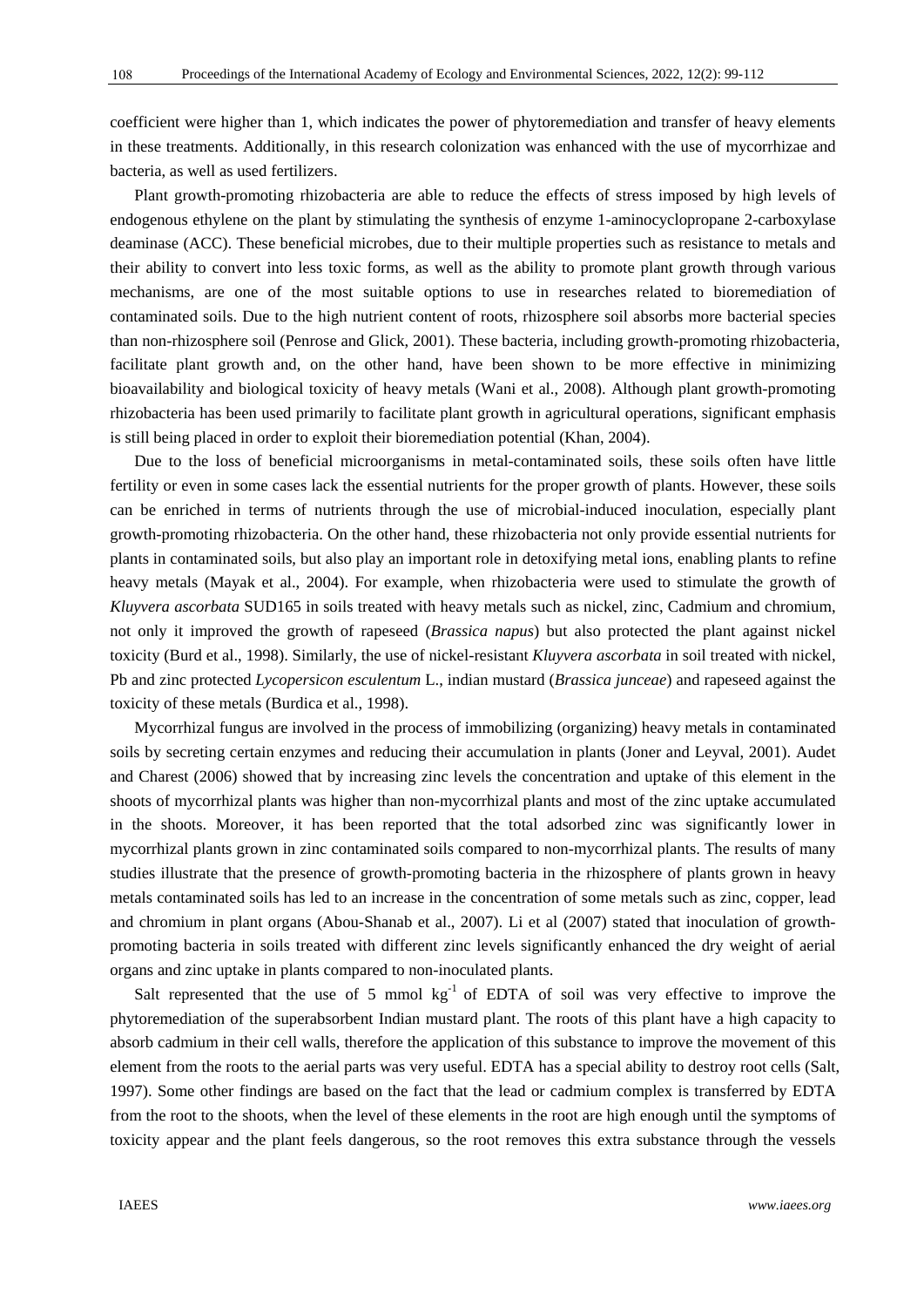(Vasil, 1998). Chen et al. reported that application of 10 mmol kg<sup>-1</sup> EDTA of soil caused toxic effects on Indian mustard leaves and reduced plant dry weight compared to control (Chen et al., 2004).

Pb uptake index compared to cadmium and nickel is composed of smaller numbers due to lower Cadmium concentration in the shoots of the plant. Increasing adsorption index in compost treatments can be related to the positive effect of organic matter on physical, chemical and biological properties of soil. Sometimes the concentration of the element in the shoot increases but the absorption index decreases. For example, decreasing absorption index in treatments with high levels of EDTA or compost can be related to the toxicity of plant.

In this study, application of biochar, compost, chelating agent or rhizosphere inoculation, lead to increase the transfer coefficient of heavy elements and their uptake into the roots, which is a desirable result. Plants with the TF value less than one and the BCF value greater than 1 are suitable for the phyto establization process (Yoon et al., 2006). The minerals and organic part of the compost may have been able to reduce the availability of heavy elements in the soil by increasing the absorption properties of the soil and consequently reduce the bioaccumulation factor of the plant roots. It is possible that the application of compost has been able to increase plant biomass in heavy metal contaminated soil by reducing plant stress to heavy metals. Due to the decomposition of organic fertilizers over time and on the other hand the redistribution of heavy metals in the soil, phytoremediation is necessary. In this regard, the physical and chemical conditions of the soil such as the percentage of organic matter in the soil can be an effective factor in to remove heavy metal from the ground and of course its uptake by plants (Mashayekhi et al., 2017).

Refining of heavy metals contaminated soils using biological systems (including microbes and plants) is one of the new research fields that has brought made remarkable achievements in recent years. At the same time, the need to empower emerging bioremediation technology is felt through the implementation of numerous field tests under different climatic conditions. On the other hand, understanding the mechanism of physical, chemical, and biological processes in the rhizosphere and the interactions between overgrown, nonovergrown and plant growth-promoting rhizobacteria can be important to better simulate the phytoremediation effects of heavy metal contaminated areas. In addition, the treatment of heavy metal-contaminated sites with plant-growth-promoting rhizobacteria is a cost-effective technique for treating metal contaminants, as these microorganisms can easily, without cost, produce large numbers of bacterial cells. However, in order to turn phytoremediation into optimal option for refining heavy metals contaminated soils, some of the issues related to this technology should be considered, such as mechanisms involved in the absorption and detoxification of metal ions, as well as factors affecting the mobility and transfer of heavy metals. In this study, it was found that separate consumption of municipal compost, especially biochar and EDTA chelator, as well as the combination of these fertilizers with mycorrhiza and bacteria has increased the absorption of heavy elements in the roots and improved the phytoremediation power of corn.

#### **Acknowledgement**

The authors are gratefully acknowledging the Islamic Azad University of Ilam for supporting this research grant.

#### **References**

Abou-Shanab R, Angle JS, van Berkum P. 2007. Chromate tolerant bacteria for enhanced metal uptake by *Eichhornia crassipes* (Mart). International Journal of Phytoremediation, 9: 91-105

Audet P, Charest C. 2006. Effect of AM colonization on wild tobacco plants grown in Zinc contaminated soil.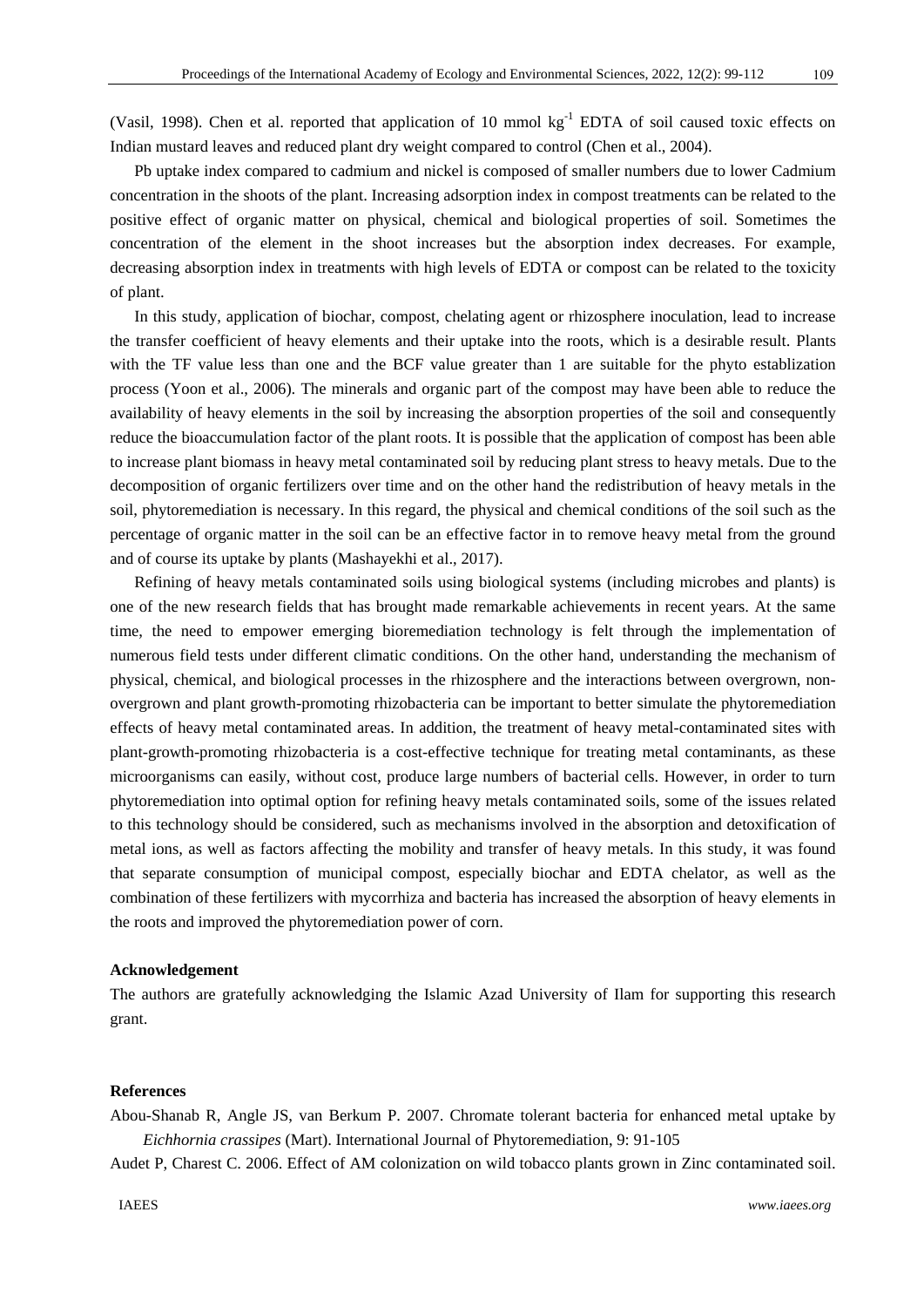Mycorrhiza, 16: 277-283

110

- Bahamin S, Koocheki A, Nassiri Mahallati M, Beheshti SA. 2021. Effect of nitrogen and phosphorus fertilizers on yield and nutrient efficiency indices in maize under under drought stress. Environmental Stresses in Crop Sciences, 14(3): 675-690
- Bahamin S, Koocheki A, Nassiri Mahallati M, Beheshti S. 2019. Effect of biological and chemical fertilizers of nitrogen and phosphorus on quantitative and qualitative productivity of maize under drought stress conditions. Environmental Stresses in Crop Sciences, 12(1): 123-139
- Bahamin S, Parsa S, Ghoreishi S. 2013. The examination of effects of growth stimulating and salinity bacteria on the characteristics of *Mentha spicata* leaves. International Journal of Agronomy and Plant Production, 4(9): 2119-2125
- Bahamin S, Sohrab M, Mohammad AB, Behroz KT, Qorbanali A. 2014. Effect of bio-fertilizer, manure and chemical fertilizer on yield and reproductive characteristics of sunflower (*Helianthus annuus* L.). International Journal of Agriculture and Environmental Research, 3(1): 36-43
- Belimov AA, Hontzeas N, Safronova VI, Demchinskaya SV, Piluzza G, Bullitta S, Glick BR. 2005. Cadmiumtolerant plant growth promoting rhizobacteria associated with the roots of Indian mustard (*Brassica juncea* L. Czern.). Soil Biology and Biochemistry, 37: 241-250
- Bernard R and Glick BR, 2003. Synergistic use of plants and bacteria to clean up the environment. Biotechnology Advances, 21: 383-393
- Boguta P, Sokolowska Z. 2012. Influence of phosphate ions on buffer capacity of soil humic acids. International Agrophysics, 26(1): 7-14
- Boroumand N. 2016. Effects of arbuscular mycorrhizal fungi on cadmium phytoremediation by marigold (Tagetes erecta). Journal of Soil Management and Sustainable Production, 6(1): 191-204
- Burd GI, Dixon DG, Glick BR. 1998. A plant growth promoting bacterium that decreases nickel toxicity in seedlings. Applied and Environment Microbiology, 64: 3663-3668
- Chen YH, Li XD, Shen ZG. 2004. Leaching and uptake of heavy metals by ten different species of plants during an EDTA-assisted phytoextraction process. Chemosphere, 57: 187-196
- Dawoudian J, Bahamin S, Tantoh HB. 2021. Environmental impact assessment of cement industries using mathematical matrix method: case of Ghayen cement, South Khorasan, Iran. Environmental Science and Pollution Research, 28(18): 22348-22358
- Fathi A, Bahamin S. 2018. The effect of irrigation levels and foliar application (zinc, humic acid and salicylic acid) on growth characteristics, yield and yield components of roselle (*Hibiscus sabdariffa*  L.). Environmental Stresses in Crop Sciences, 11(3): 661-674
- Fathi A, Kardoni F, Bahamin S, Khalil Tahmasebi B, Naseri R. 2017. Investigation of management strategy of the consolidated system of organic and biological inputs on growth and yield characteristics in corn cultivation. Applied Research of Plant Ecophysiology, 4(1): 137-156
- Foladvand F, Khoshkhabar H, Naghdi N, Hosseinabadi M, Bahamin S, Fathi A. 2017. The effect of sowing date and nitrogen on yield, and essential oil of German chamomile. Scientia, 19(3): 85-92
- Geoffrey M and Gadd GM. 2004. Microbial influence on metal mobility and application for bioremediation. Geoderma, 122: 109-119
- Grill E, Winnacker EU, Zenk MH. 1985. Phytochelatins: the principalheavy-metal complexing peptides of higher plants. Science, 230: 674-676
- He LY, Chen ZJ, Ren GD, Zhang YF, Qian M, Sheng XF, 2009. Increased cadmium and lead uptake of a cadmium hyperaccumulator tomato by cadmium-resistant bacteria. Ecotoxicology and Environmental Safety, 72: 1343-1348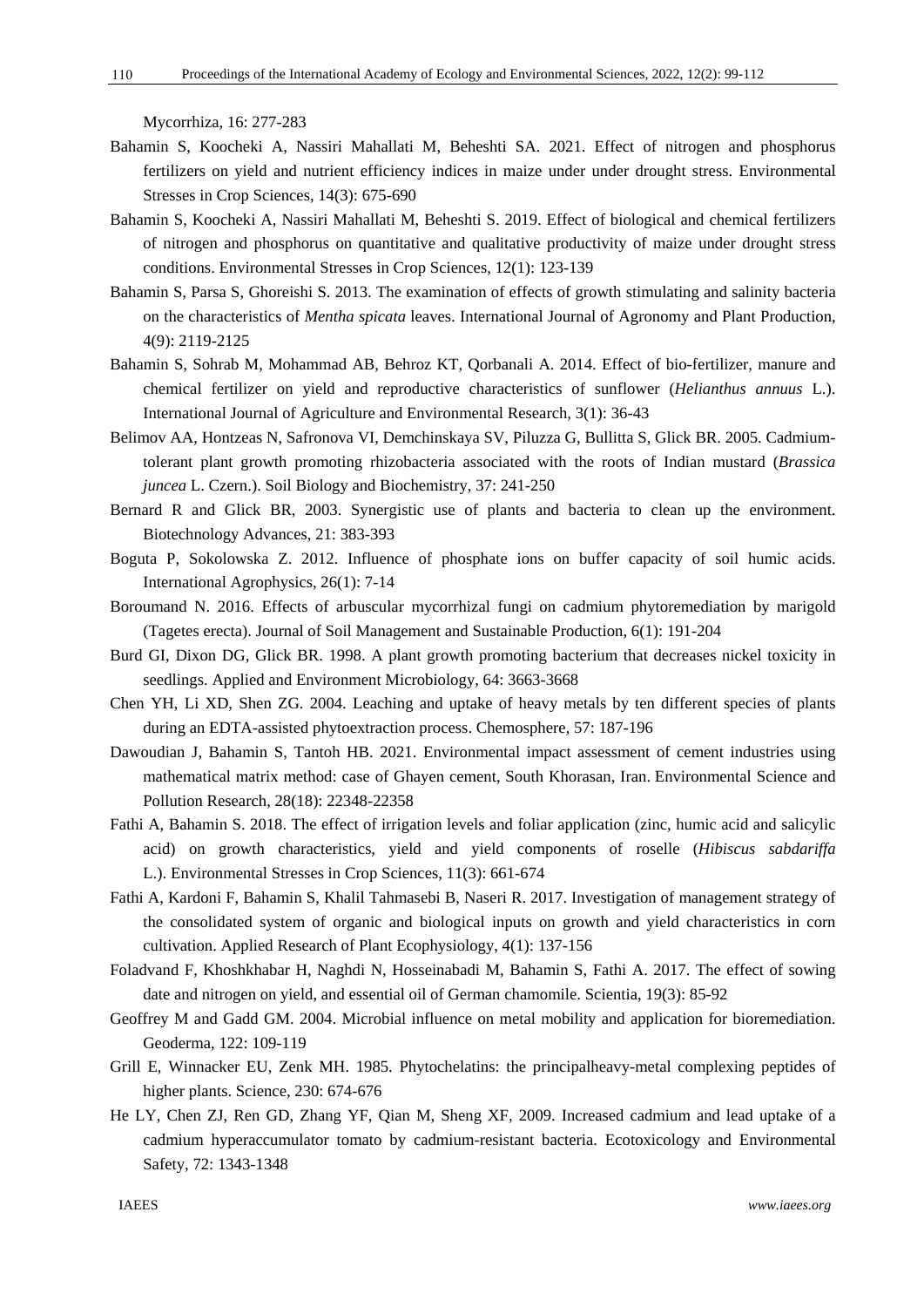- Jafari M, Moameri M, Jahantab A, Zargham N. 2017. The effect of municipal waste compost and biochar on the ability of the plant to purify the species *Boiss tomentellus* in greenhouse conditions. Rangeland Scientific Research Journal, 11(2): 194-206
- Joner EJ, Leyval C. 2001. Time course of heavy metal uptake in maize and clover as affected by root density and different mycorrhizal inoculation regimes. Biology and Fertility of Soils, 33: 351-357
- Kardoni F, Bahamin S, Khalil Tahmasebi B, Ghavim-Sadati SH, Vahdani SE. 2019. Yield comparisons of mung-bean as affected by its different nutritions (chemical, biological and integration) under tillage systems. Journal of Crop Ecophysiology, 13(49(1)): 87-102
- Khan AG. 2004. Mycotrophy and its significance in wetland ecology and wetland management. In: Developments in Ecosystems Vol. 1 (Wong MH, ed). 97-114, Elsevier, Northhampton, UK
- Khan AG. 2005. Role of soil microbesin the rhizospheres of plants growing on trace metal contaminated soils in phytoremediation. Journal of Trace Elements in Medicine and Biology, 18: 355-360
- Khattak MI, Jabeen R. 2012. Detection of heavy metals in leaves of *Meliaazedar ach* and *Eucalyptus citriodoraaz* biomonitoring tools in the region of Quetta valley. Pakistan Journal of Botany, 44(2): 675- 681
- Khoshkhabar H, Jafari M, Feilinezhad A, Bahamin S. 2015. Effect of sodium silicate on the yield and yield components of pea under salinity stress. Biological Forum – An International Journal, 7(1): 1045-1049
- Li WC, Ye ZH, Wong MH. 2007. Effects of bacteria on enhanced metal uptake of the Cd/Zn hyperaccumulating plant, *Sedum alfredii*. Journal of Experimental Botany, 58: 4173-4182
- Lippmann B, Leinhos V, Bergmann H. 1995. Influence of auxin producing rhizobacteria on root morphology and nutrient accumulation of crops. 1. Changes in root morphology and nutrient accumulation in maize (*Zea mays* L.) caused by inoculation with indole-3-acetic acid (IAA) producing Pseudomonas and Acinetobacter strains or IAA applied exogenously. Angewandte Botany, 69: 31-36
- Maleki A, Fathi A, Bahamin S. 2020. The effect of gibberellin hormone on yield, growth indices, and biochemical traits of corn (*Zea Mays* L.) under drought stress. Journal of Iranian Plant Ecophysiological Research, 15(59): 1-16
- Mashayekhi HR, Baghaie1 AH, Gomarian M. 2017. Effect of EDTA chelate and cow manure on Cd uptake by pot marigold in a polluted soil. Water and Soil Research, 31(3): 405-417
- Mayak S, Tirosh S, Glick BR. 2004. Plant growth promoting bacteria that confer resistance to water stress in tomatoes and peppers. Plant Physiology, 166: 525-530
- Mc Gonigle TP, Miller MH, Evans DG, Fairchild GL, Swan JA. 1990. A new method which gives an objective measure of colonization of roots by vesicular-arbuscular mycorrhizal fungi. New Phytology, 115: 495-501
- Norris JR, Read DJ, Varma AK. 1992. Methods in Microbiology Vol. 24. Techniques for the Study of Mycorrhiza. Academic Press, London, UK
- Penrose DM, Glick BR. 2001. Levels of 1-aminocyclopropane-1-carboxylic acid (ACC) in exudates and extracts of canola seeds treated with plant growth promoting bacteria. Canadian Journal of Microbiology, 47: 368-372
- Rezaei A, Lotfi B, Jafari M, Bahamin S. 2015. Survey of effects of PGPR and salinity on the characteristics of Nigella leaves. Biological Forum–An International Journal, 7(1): 1045-1049
- Saghir Khan M, Zaidi A, Ahmad Wani P, Oves A. 2009. Role of plant growth promoting rhizobacteria in the remediation of metal contaminated soils. Environmental Chemistry Letters, 7: 1-19
- Salt A. 1997. Effect of EDTA on metal accumulation by aquacultcered seedling of Indian mustard.